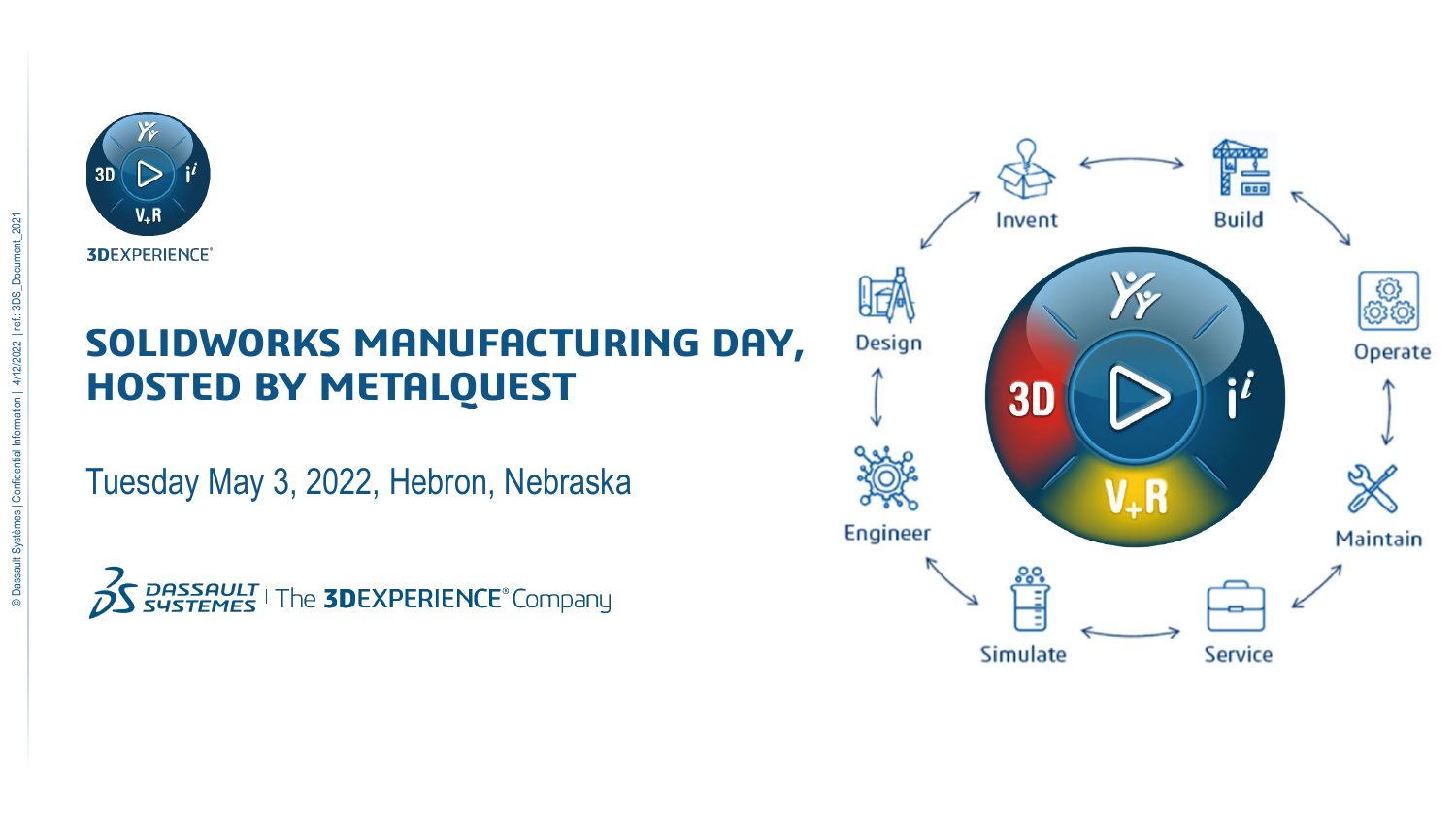## **SOLIDWORKS MANUFACTURING DAY, HOSTED BY METALQUEST**

- This Manufacturing Day will provide you with the opportunity to learn firsthand how companies like MetalQuest, leverage the **3D**EXPERIENCE Works portfolio to go from Engineering to Manufacturing with machine programming and simulation, factory optimization, and LEAN execution on the shop floor. MetalQuest is a custom manufacturing facility specializing in CNC-based machining of highly complex parts. MetalQuest customers are in the oilfield sector and hydraulics industry for agriculture and commercial businesses.
- ▶ Since 1996, MetalQuest has been on the leading edge of automation. Join us for tour of MetalQuest's manufacturing facility to see how they brought multi-tasking to machining and how it's not difficult to automate your operations.
- You will also have an opportunity to see the **3D**EXPERIENCE Works portfolio for manufacturing in action with live demonstrations.
- In addition, you'll learn how you can get started with **3D**EXPERIENCE Works for manufacturing on the Cloud.
- **Our Hosts**



**Scott Harms** *President*

**METALOI** 



**Scott Volk** *Vice President / COO*

- **Who Should Attend?**
	- $\triangleright$  Company owner / President
	- $\triangleright$  CEO/COO
	- Director of Engineering
	- $\triangleright$  Director of Operations
	- $\triangleright$  Quality Manager
	- $\triangleright$  Supply Chain Manage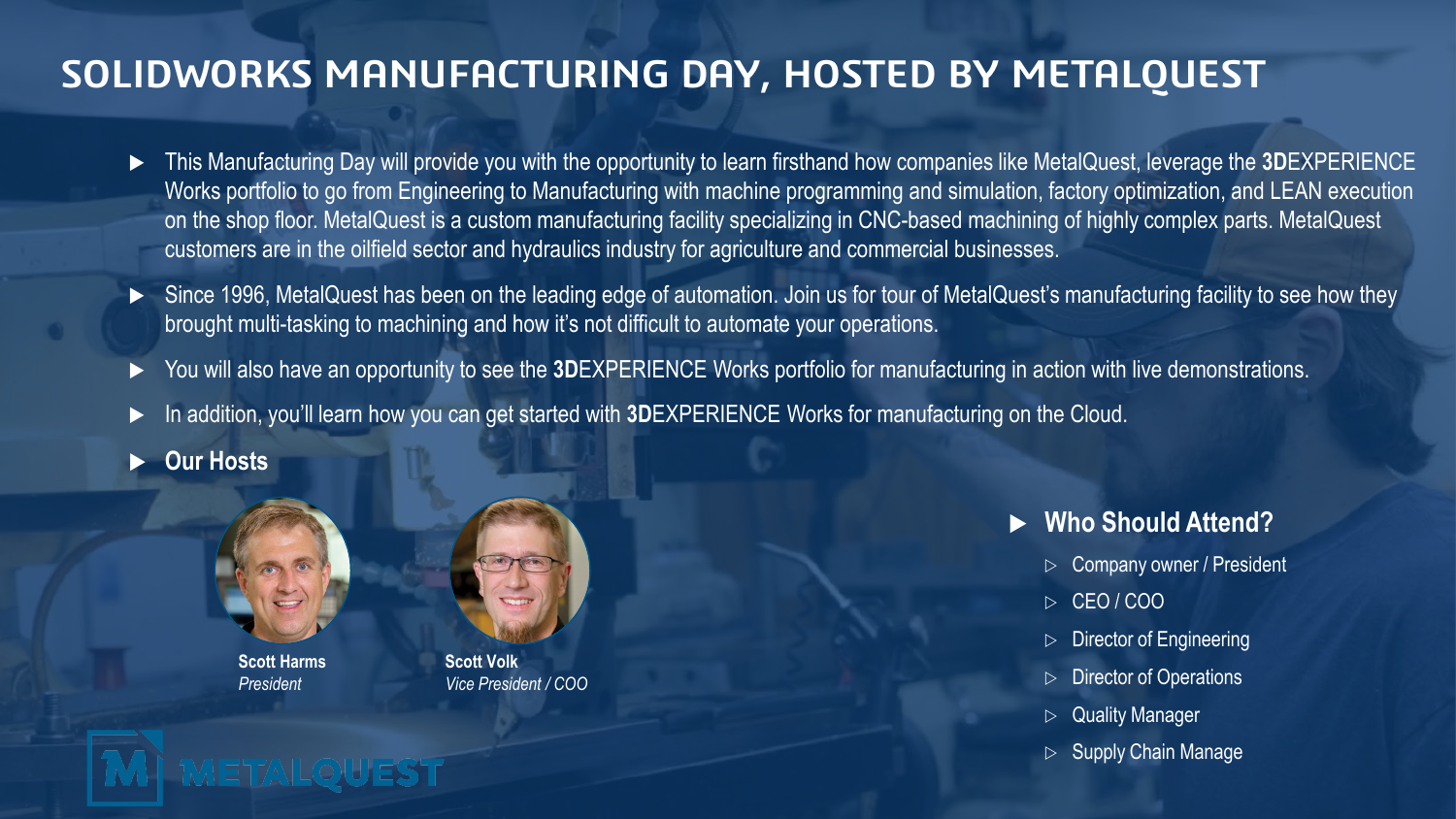# **METALQUEST KEY BUSINESS DRIVERS**

- Reduced timelines to complete increasing amounts of RFQ's that required more detailed engineering efforts upfront.
- ▶ Work cell design had become more complex from tending multiple advanced machining centers.
- Minimize time spent on the floor for non-value add processes (e.g. rework) by identifying potential design and process related issues prior to manufacturing.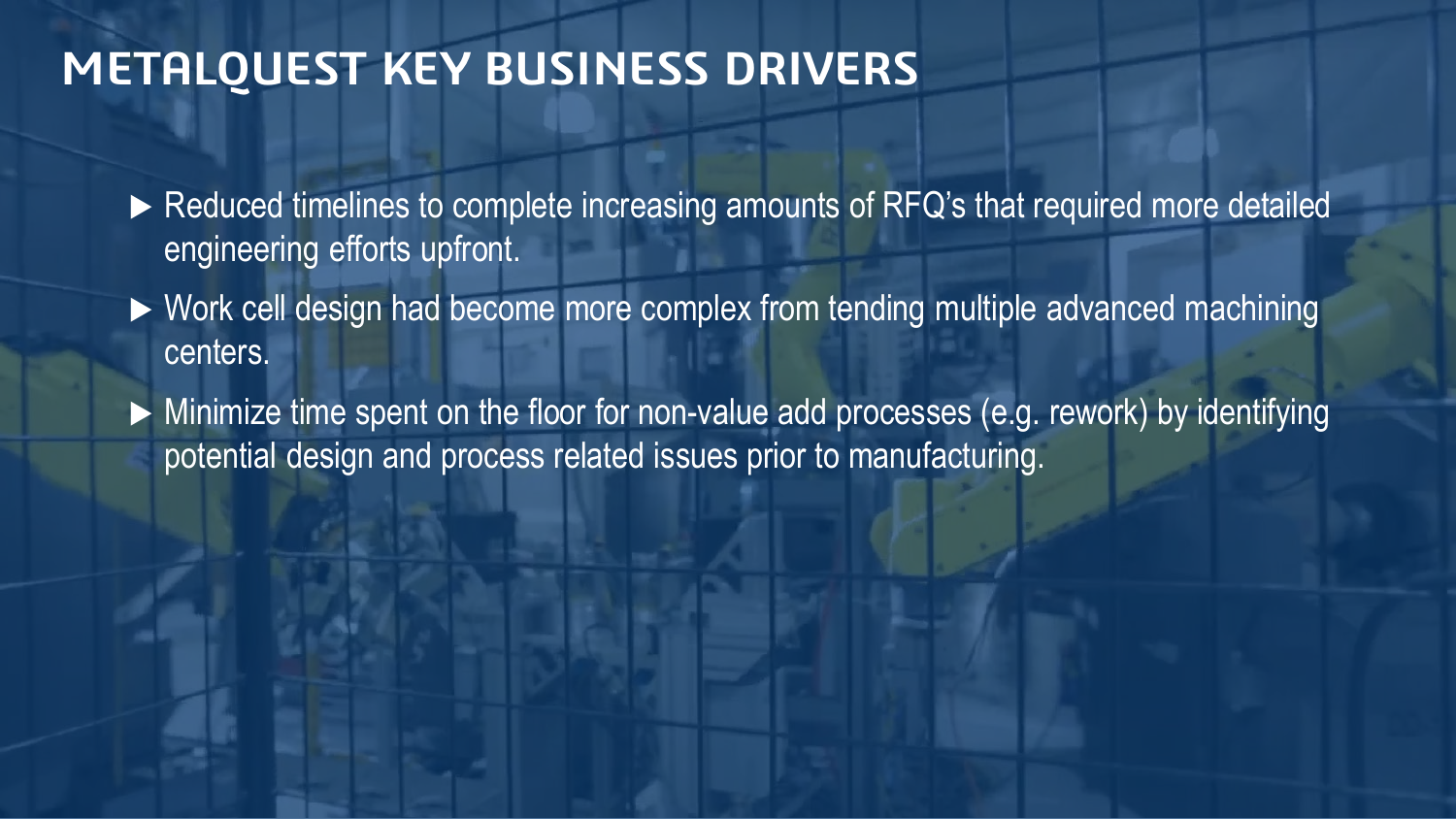## **SOLIDWORKS MANUFACTURING DAY, HOSTED BY METALQUEST**

|  | Stastny<br><b>Community Center</b><br>across from<br><b>MetalQuest</b> | $8:30$ am - 9:00 am                 | Networking breakfast                                                 |
|--|------------------------------------------------------------------------|-------------------------------------|----------------------------------------------------------------------|
|  |                                                                        | $9:00$ am $-9:15$ am                | Welcome                                                              |
|  |                                                                        | $9:15$ am - $9:45$ am               | <b>3DEXPERIENCE Works for manufacturing</b>                          |
|  |                                                                        | $9:45$ am $-10:30$ am               | MetalQuest presentation                                              |
|  |                                                                        | 10:30 am - 10:45 am                 | <b>Travel time to MetalQuest</b>                                     |
|  | <b>MetalQuest</b>                                                      | 10:45 am - 12:45 pm                 | MetalQuest plant tour with interactive 3DEXPERIENCE Works:           |
|  |                                                                        |                                     | <b>Machining (CAM) and post</b><br><b>Factory optimization</b>       |
|  |                                                                        |                                     | <b>Collaborative Operations</b><br><b>Robotics</b>                   |
|  |                                                                        | $12:45$ pm - 1:00 pm                | Travel time to Stastny Community Center                              |
|  | Stastny<br><b>Community Center</b><br>across from<br><b>MetalQuest</b> | $1:00 \text{ pm} - 2:00 \text{ pm}$ | <b>Networking Lunch</b>                                              |
|  |                                                                        | $2:00 \text{ pm} - 3:00 \text{ pm}$ | How to get started with <b>3D</b> EXPERIENCE Works for manufacturing |
|  |                                                                        | $3:00 \text{ pm} - 3:15 \text{ pm}$ | <b>Closing Comments</b>                                              |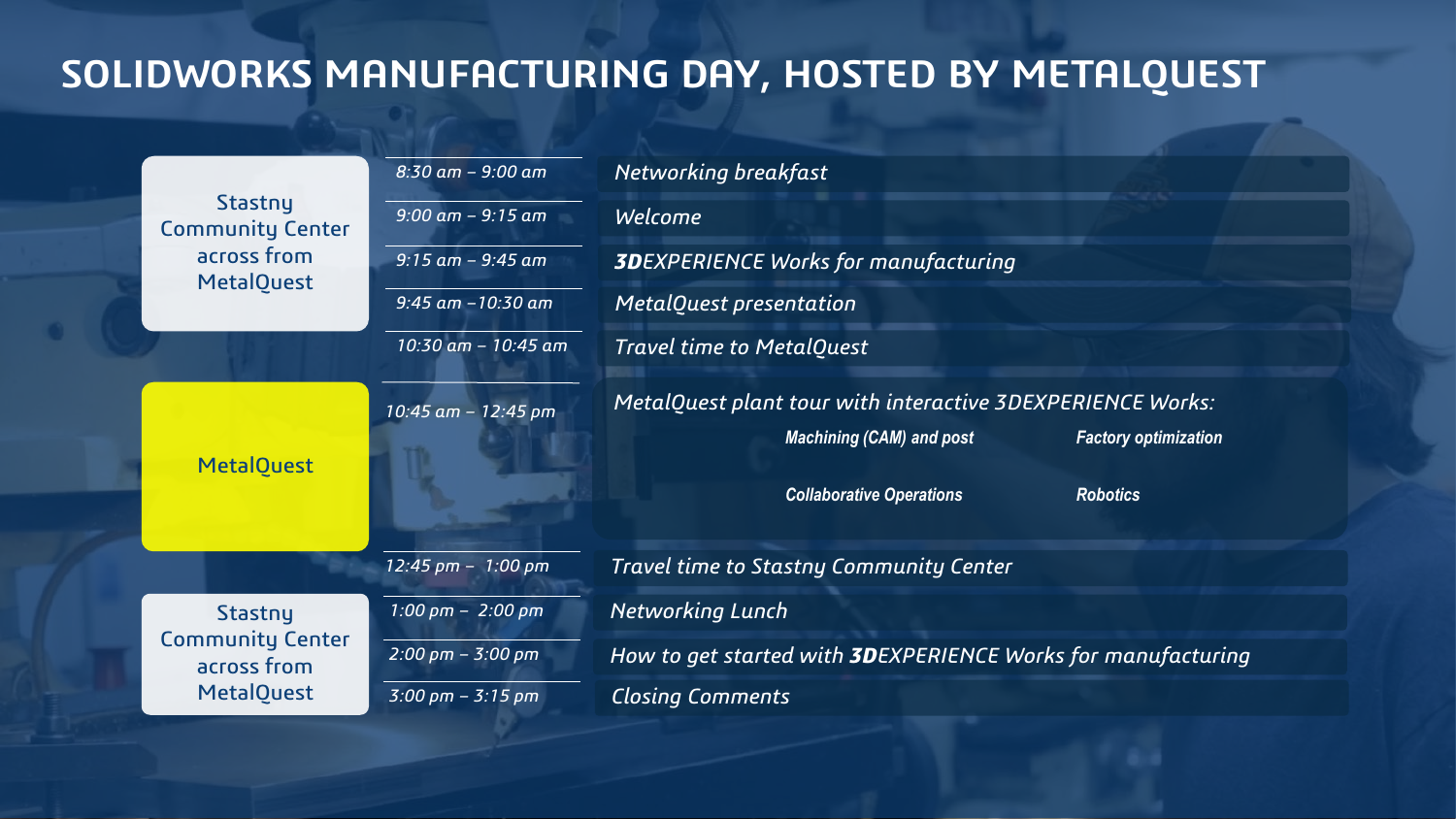# **LOGISTICS INFORMATION**

#### **Airports**

- $\triangleright$  Lincoln Airport (LNK), 2400 W Adams St., Lincoln, NE 68524
- $\triangleright$  Eppley Airfield (OMA) 4501 Abbot Dr., Omaha, NE 68110

### **Plant Tour Safety & Privacy**

- $\triangleright$  No open toed shoes are allowed on the production floor; safety glasses are required and will be provided.
- $\triangleright$  No photography will be allowed during the tour.

## **Conference facility:**

Stastny Community Center 1350 Dove Road Hebron, NE 68370 Phone: (402) 768-6322 WWW:<https://www.hebronnebraska.us/219/Stastny-Community-Center>



### **Plant location:**

MetalQuest Unlimited, Inc. 1410 Dove Road Hebron, NE 68370 Phone: (402) 768-3800  $WW^+$